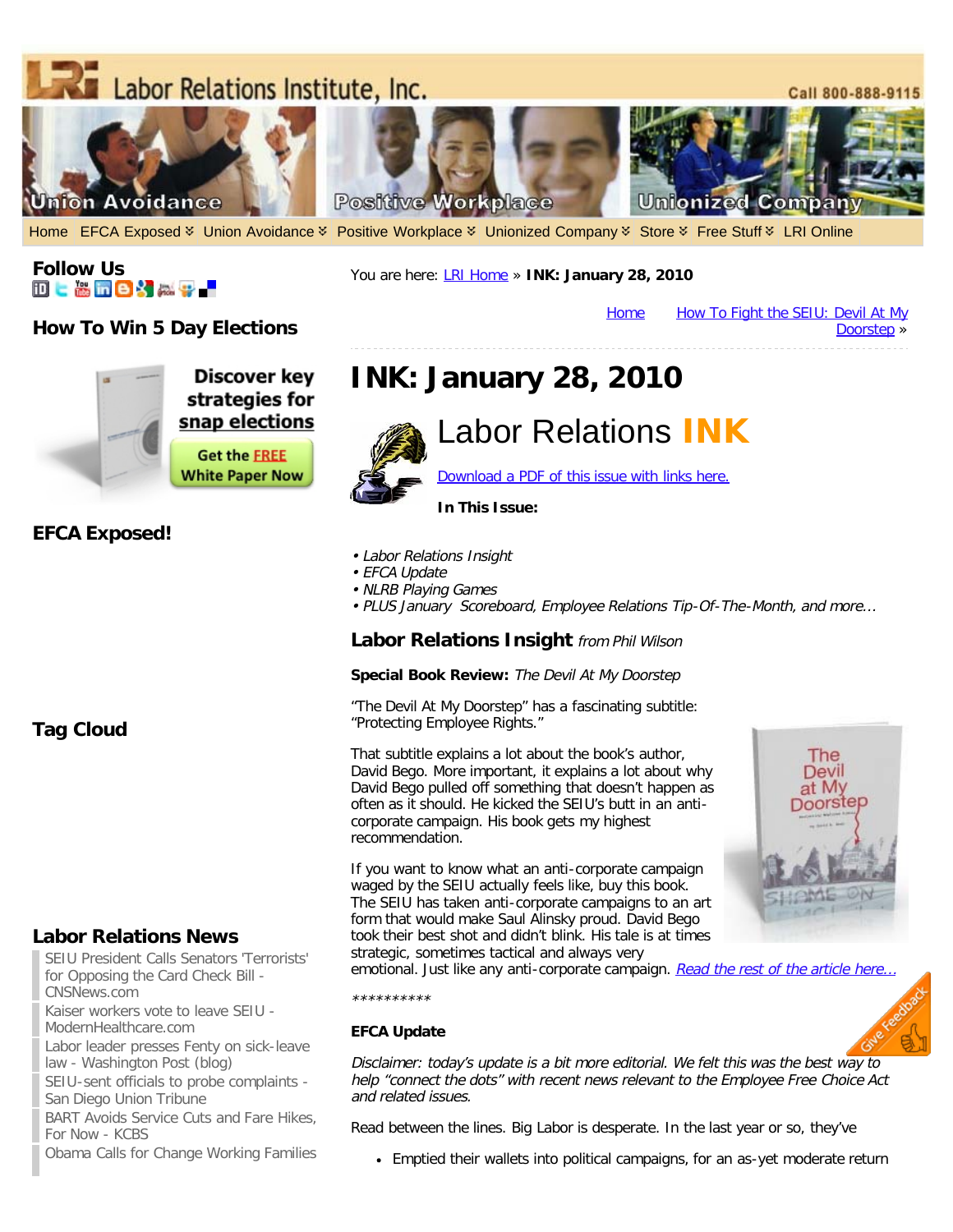[Are Still Waiting For - PR Newswire \(press](http://news.google.com/news/url?fd=R&sa=T&url=http%3A%2F%2Fwww.prnewswire.com%2Fnews-releases%2Fobama-calls-for-change-working-families-are-still-waiting-for-82856952.html&usg=AFQjCNGO6vpoJr8juuoKQtclbtAbRNMBng) [release\)](http://news.google.com/news/url?fd=R&sa=T&url=http%3A%2F%2Fwww.prnewswire.com%2Fnews-releases%2Fobama-calls-for-change-working-families-are-still-waiting-for-82856952.html&usg=AFQjCNGO6vpoJr8juuoKQtclbtAbRNMBng) [Health care unions blast management's](http://news.google.com/news/url?fd=R&sa=T&url=http%3A%2F%2Fwww.cbc.ca%2Fcanada%2Fsaskatchewan%2Fstory%2F2010%2F01%2F28%2Fsk-health-dispute-1001.html&usg=AFQjCNHJZCCNN0a5uMvex8HaXftnKPGSdw) ['final offer' - CBC.ca](http://news.google.com/news/url?fd=R&sa=T&url=http%3A%2F%2Fwww.cbc.ca%2Fcanada%2Fsaskatchewan%2Fstory%2F2010%2F01%2F28%2Fsk-health-dispute-1001.html&usg=AFQjCNHJZCCNN0a5uMvex8HaXftnKPGSdw)

# **Get INK FREE!**

**Labor Relations INK delivered** to your inbox twice a month. **FREE!** 





## **Free Stuff**

[EFCA Fact Sheet](http://www.lrionline.com/media/wp-content/uploads/efca_fact_sheet.pdf) [Text of Employee Free Choice Act of 2009](http://www.lrionline.com/lri/wp-content/uploads/hr_1409.pdf) [Text of HR 1355 \(EFCA Compromise](http://www.lrionline.com/lri/wp-content/uploads/hr_1355.pdf) [Proposal\)](http://www.lrionline.com/lri/wp-content/uploads/hr_1355.pdf) [Unions: 7 Lies You Must Know](http://www.lrionline.com/union_avoidance/7_lies.htm) [Satisfaction Survey Secrets](http://www.lrionline.com/positive_employee_relations/satisfaction-survey-secrets.htm) [Scoreboard Archives & PDFs](http://lrionline.com/current-scoreboard) [Labor Relations INK Archives & PDFs](http://www.lrionline.com/ink-archives)

# **Watch Former Union Organizers "Spill the Beans"**



## **Free EFCA Resources**



## **Praise**

great site — **P. Mousel**

I like your timeliness and the fact that I find things here I don't find elsewhere. Thanks. — **R. Pfeifer**

on the investment.

- Allowed their pension funds to lapse into [desperately low funding](http://lrionline.com/ink-september-11-2009) levels.
- Squandered resources and damaged their reputations by waging intense  $\bullet$ [internal wars](http://lrionline.com/february-12-2009).
- Attempted [hostile takeovers](http://lrionline.com/ink-november-12-2009) and executed several [mergers](http://lrionline.com/ink-september-24-2009).
- Continued the decades-long trend of [shedding membership,](http://www.nytimes.com/2010/01/23/business/23labor.html?em) at least in the private sector.
- Repeatedly found themselves [working against](http://spectator.org/blog/2010/01/15/purple-for-brown-seiu-member-s) the [wishes of](http://online.wsj.com/article/SB10001424052748704423204575017690900226982.html) their [own](http://townhall.com/columnists/KatiePacker/2010/01/26/even_union_members_don%E2%80%99t_want_government_intrusion_into_their_lives) [membership.](http://townhall.com/columnists/KatiePacker/2010/01/26/even_union_members_don%E2%80%99t_want_government_intrusion_into_their_lives)

Unions mirror government in its most significant attribute – they are both fixated on self-preservation and growth, far beyond actually representing the people they supposedly "work for." They also understand each other, more so than most of their constituents understand them.



Big Labor is [frustrated with their friends](http://www.youtube.com/watch?v=0X1ii9uWnJI) in [Congress and the](http://www.huffingtonpost.com/2010/01/26/stern-lashes-out-at-senat_n_436700.html) [White House](http://www.huffingtonpost.com/2010/01/26/stern-lashes-out-at-senat_n_436700.html) for not obtaining [better](http://thehill.com/blogs/blog-briefing-room/news/76951-labor-mass-results-send-sobering-reminder-to-lawmakers-to-get-results) results, especially while they maintained a

super majority in the Senate. [Threats](http://lrionline.com/ink-january-14-2010) [have been made](http://lrionline.com/ink-january-14-2010), particularly concerning union participation in the 2010 mid-term elections. But, the current "flavor" of



Washington is still the most [sympathetic to union interests](http://biggovernment.com/2010/01/20/transforming-the-u-s-department-of-labor-to-the-department-of-organized-labor/) in a long time.

It remains to be seen what will happen with health care. It is a large and complex issue, and even the American people equivocate over their desire for change in this arena. Big Labor is still vested in the outcome, for reasons we've outlined in prior postings and articles. Whether or not a large reform effort can make its way through Congress is still up for grabs, and its not real clear what the options would be if it needed to be dismantled into component parts and attacked on a more piecemeal basis.

The Employee Free Choice Act is a different story. Big Labor had agreed to allow the President to focus on healthcare prior to tackling the EFCA, but they've about lost patience. Although unions still have much to gain via a massive healthcare overhaul, their bank accounts are low, and there is another election cycle on its way. They need cash, and the only source of cash is new members. The EFCA (or its component parts) is their ticket to access the ATM of member dues.

We've mentioned the various strategies that could be used to enact some or all of the EFCA via both [legislative and regulatory](http://lrionline.com/employee-free-choice-act-act) means. But here's the point we want to get across today: No matter the outcome of the EFCA and/or its various components, the unions are desperate for membership, and we expect that they will come gunning for new sources of membership soon, and with a vengeance. The Free Enterprise Nation included ["government-coerced unionization"](http://www.benzinga.com/press-releases/b92651/the-top-five-economic-threats-to-america-in-2010) as one of their top 5 threats to our national economy.

As the Bureau of Labor Statistics report reiterated, blue-collar jobs are no longer the primary target of unions. They are spreading into all industries, especially in service sector arenas that are difficult to outsource. The financial industry has found itself in the crosshairs. Gaming, including lately the Tribal contingent, continues under pressure.

Whether or not [Craig Becker is installed](http://thehill.com/business-a-lobbying/77869-labor-board-nominee-heats-up-card-check-fight) on the NLRB, there will be a Democratic/Labor-Friendly majority on the board soon. Becker could easily be thrown under the bus, and someone with just as labor-friendly an attitude installed in his stead. The Republicans could call it a triumph that they took down Becker, but to no significant end.



Whether or not the NLRB is brought up to full strength anytime soon, the DOL (under Solis and company) is already wrecking havoc with regulatory actions. They aren't in the spotlight, nor are

they as significant as a single piece of legislation, but their impact is nonetheless just as [threatening to American businesses](http://www.dcemploymentlawupdate.com/2010/01/articles/congressional-leadership/how-will-browns-win-impact-labor-and-employment-law/index.html).

It is expedient to expect a more union-friendly environment soon. Consider the likely outcome of the multiplied impact of a host of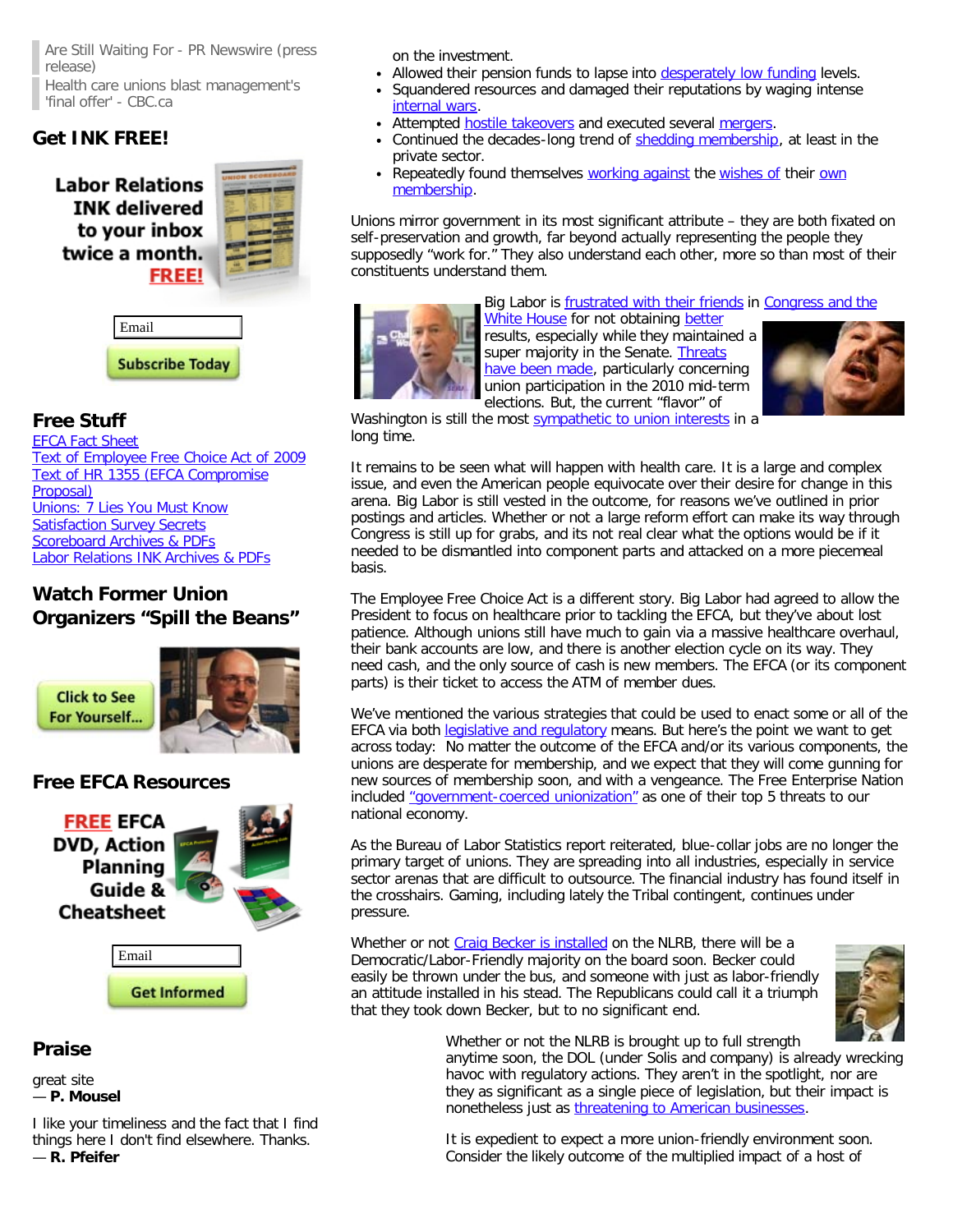Excellent information on EFCA. — **C. Mosquera**

# **Vulnerability Assessment White Paper**



# **Recent Comments**

Joe: I think one major reason for this steep decline is that unio Brian: Unions are in trouble. If you can't

get the political job d

Harold: Appparently the AFL CIO wanted to talk to Brown the day befo

[Tom Gilmartin Jr: The EFCA now gains](http://n/a) [even more importance to Labor as it now b](http://n/a)

joe mieluchowski: Expect a backup plan from unions

joe mieluchowski: To think that the unions are not prepared with a backup plan ED MELVIN: PERHAPS IT IS A NEW DAY LET US HOPE US

# **EFCA 2009 Daily Status**

### **H.R. 1409: Employee Free Choice Act of 2009**

| Introduced    | Mar 10, 2009                                                                                            |
|---------------|---------------------------------------------------------------------------------------------------------|
| Sponsor       | Rep. George Miller<br>$[D-CA7]$                                                                         |
| <b>Status</b> | Introduced                                                                                              |
| Last Action   | Apr 29, 2009:<br>Referred to the<br>Subcommittee on<br>Health.<br>Employment,<br>Labor, and<br>Pensions |

[View H.R. 1409...](http://www.govtrack.us/congress/bill.xpd?bill=h111-1409) Powered by **GovTrack.us.** 

# **Contact Congress**

Enter your zip code and tell your elected officials how you feel about the Employee Free Choice Act





regulatory and possible legislative changes. For example, what would a union corporate campaign look like if it were easier to file numerous

EEOC, OSHA, Wage & Hour, and ULP charges? What if the [penalty for each violation](http://www.businessbrief.com/if-union-comes-knocking-will-you-be-ready/) was substantially increased? What if punitive damages were allowed? How much productivity and money would be lost just refuting such claims, even if you won them all? What happens when unions use the threat of [stockholder resolutions](http://biggovernment.com/2010/01/27/seius-secret-weapon-if-obamas-plan-fails-brandish-the-shareholder-resolution/) (if you are a public company)?

Corporate [campaigns are on the rise](http://news.bna.com/lrln/LRLNWB/split_display.adp?fedfid=16050294&vname=lrwnotallissues&fn=16050294&jd=a0c1w2g6p8&split=0). William P. Schurgin, an attorney with Seyfarth Shaw in Chicago, commented at a recent panel discussion on the topic,



"Now, it is hard for unions to make their case for workers to join [a union] based on bread and butter issues. Unions are businesses and they are using corporate campaigns because [the campaigns] do not require them to win over employees. **[Using] corporate campaign tactics unions win 90 percent of the time**."

At the risk of sounding like a broken record, today's environment may even be a bit scarier than when EFCA was alive and well. Because of our daily involvement in fighting union organizing campaigns (according to DOL reports our firm consults in more than twice as many campaigns as our next closest competitor) we hear not just what the high-profile labor leaders are saying. We hear from those in the trenches – the union organizers brought in to foment unrest in a company, the leaders of union locals initiating such action, the union sympathizers within those companies. We see their shifting tactics and new tricks.



Unions are not going away, and desperate times will lead to desperate measures. We know that a great many American businesses are indeed vulnerable. As soon as Big Labor changes its focus off legislative action and again sets its sights on the front lines of union membership, many of those businesses will find themselves face down on the mat.

Don't be one of them.

\*\*\*\*\*\*\*\*\*\*

### **NLRB Playing Games**

The [Dana/Metadyne decision](http://www.nrtw.org/press/2007/10/national-right-work-secures-new-rights-employees-protect-against-abusive-union-card-ch) of 2007 created a protection for workers that had been organized via card check, by allowing them a 45-day window to ask for a decertification vote using a secret ballot.

The National Right To Work foundation recently caught the [NLRB with its pants down:](http://www.nrtw.org/en/blog/foundation-request-spurs-01201310)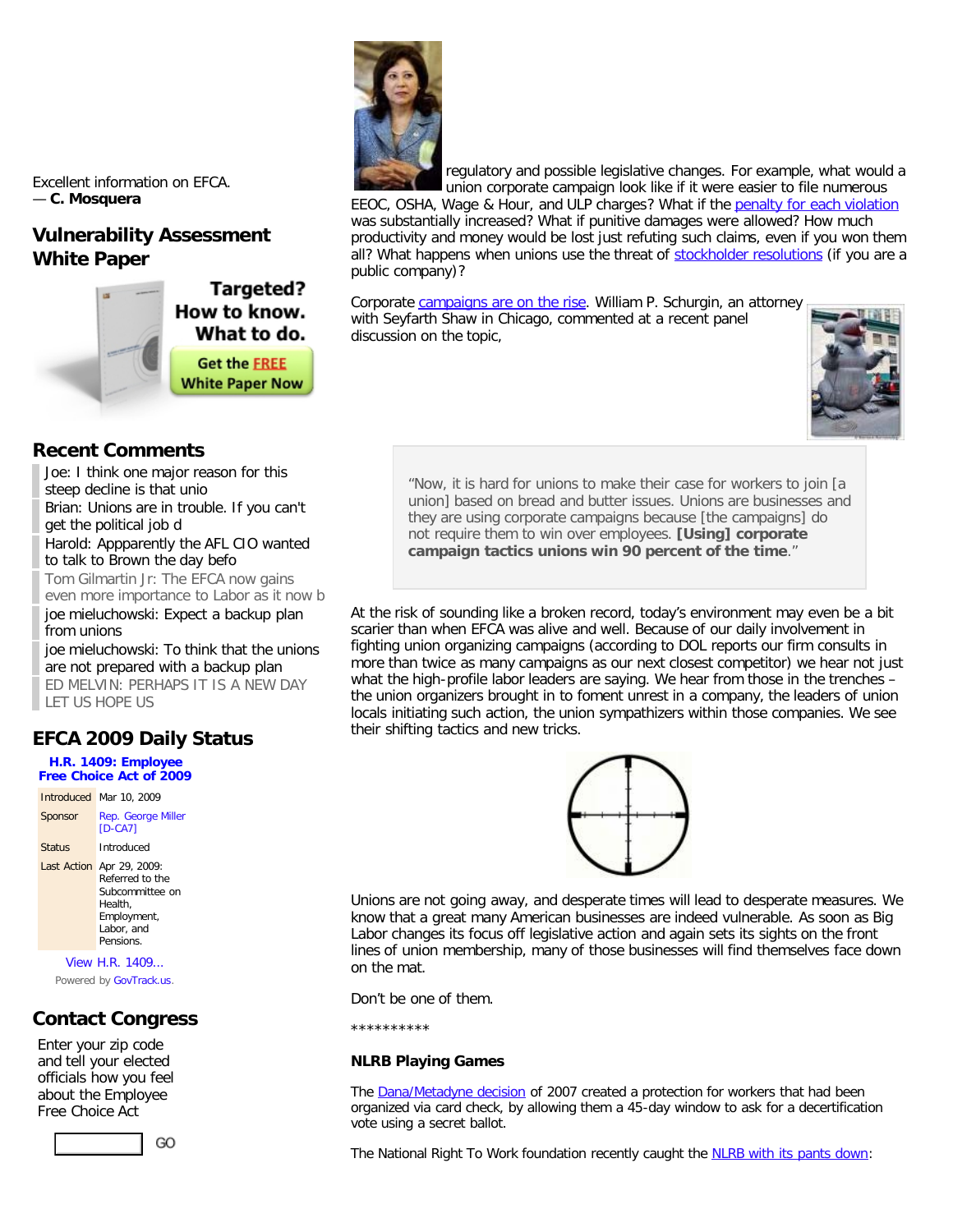Prior to the Obama Administration, the NLRB maintained an online database of all card check recognitions and any subsequent union decertification elections. The NLRB, however, stopped updating this information last spring. Foundation attorneys recently demanded the NLRB to update the database regularly, and NLRB Chairman Wilma Liebman responded last week. Although she blamed the General Counsel's office for the neglect, she stated the agency would post new information monthly going forward.

The data was revealing at several levels. First, it indicated just how often companies are pressured or succumb to allow organizing via card check. Perhaps more significant, it highlighted how often those same unions were sent packing via secret ballot after having been ensconced using the non-democratic card check process.

\*\*\*\*\*\*\*\*\*\*

### **Only In A Union**

This [tidbit contributed](http://www.lexology.com/library/detail.aspx?g=41c0cc64-6707-4d92-8885-f46c312e6c7d&utm_source=Lexology%20Daily%20Newsfeed&utm_medium=Email&utm_campaign=Lexology%20subscriber%20daily%20feed&utm_content=Lexology%20Daily%20Newsfeed%202010-01-19&utm_term=) from Winston & Strawn, LLP, attorney William Miossi:

A Federal Labor Relations Authority administrative law judge ruled that NLRB General Counsel Ronald Meisburg must bargain with the National Labor Relations Board Professional Association with respect to a consolidated unit of approximately 130 NLRB attorneys. Meisburg has refused to bargain with the union over the consolidated unit in order to obtain court review of the consolidation, which he argues violates the NLRA's separation of board and general counsel responsibilities. (NLRB, FLRA ALJ, No. WA-CA-09-0326, 11/18/09)

\*\*\*\*\*\*\*\*\*\*

### **LRI's Brand New Online Supervisory Training Program**



If there is **one thing** we have learned after more than **20 years and over 10,000 elections** battling unions, it is this:

Your front line supervisors are the number one key to a solid union defense, and a positive workplace.

Nothing takes the place of properly trained front line managers and supervisors, but in today's hectic business environment, we've never asked our front line leaders to do more with less. How in the world can you take the time to pull them from their jobs, and provide training that really makes a difference!

Our new **Online Active Interval Training (OAIT)** is the answer. **OAIT** includes:

- Easy access from any computer
- Research-based and validated content
- Best adult learning principles available
- Only 15-20 minutes per week
- Real time tracking of attitudes, skills and knowledge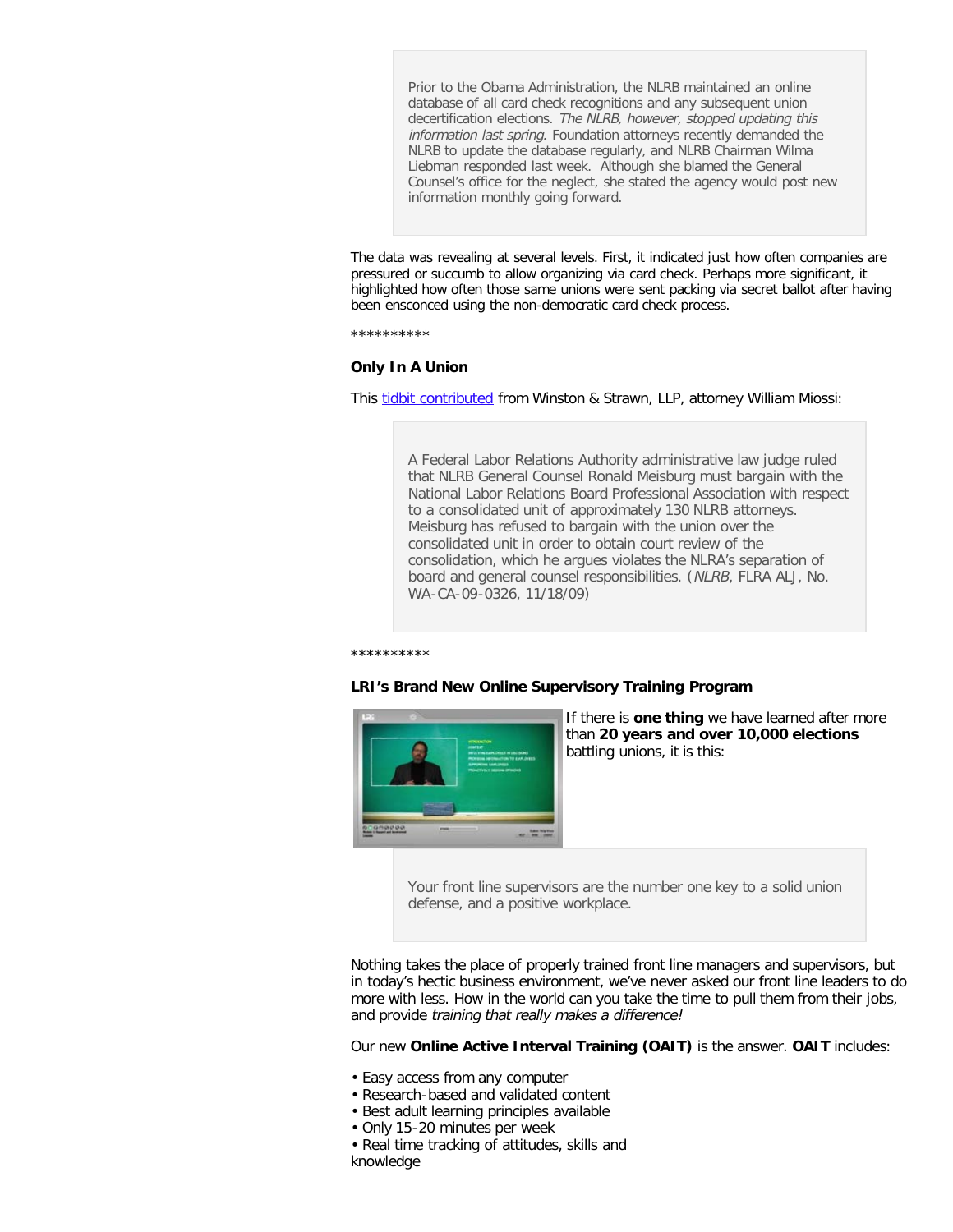

- Instantaneous reporting and learner feedback
- Personalized action plans for immediate
- implementation
- Accountability to upper level manager for progress and plan execution

### **OAIT is incredibly value-priced**, PLUS you can [try it](http://lrionline.com/online-supervisor-training) **[absolutely FREE!](http://lrionline.com/online-supervisor-training)**

\*\*\*\*\*\*\*\*\*\*

### **"Green Job" Union Trough**

Interesting [testimony](http://4mainstreet.wordpress.com/2010/01/22/unions-try-to-monopolize-green-jobs/) at a recent House Education and Labor Committee forum confirmed our *earlier warning* about the Green Jobs industry:

> "'Green jobs' is a phrase being used to describe work that is environmentally friendly, both inside and outside the construction industry," Worth told the forum. "However, there is no agreed-upon definition. Currently, organized labor is attempting to define 'green jobs' as positions held by workers that receive special green training through union-only apprenticeship programs."

### Hate to say "we told you so…"

Given that narrow definition, literally all government contracts would be unionized merely by categorizing the work as a "green job." But why stop there? Given the enviro-whacko aims of this administration, EPA regulation could apply that definition to permitting for any construction project.

"Organized and certain special interest groups claim that only union apprenticeship programs can properly train workers to build green projects," Worth said. "However, these claims are nothing more than an effort to monopolize the construction workforce on green building and other construction projects. Most green building techniques involve simple architectural changes or the use of environmentally-friendly building materials, which requires workers to learn skills that can be taught through both union and nonunion training programs."

#### \*\*\*\*\*\*\*\*\*\*

### **Employee Relations Tip Of The Month**

### **The Power of Praise**

Mark Twain once said, "I could live for two weeks off one good compliment." As a manager, do you take the time to praise and recognize your employees when they do a good job? What are you doing to fully leverage this powerful motivational tool? Timely, sincere, specific praise is one of the most important things you can do to get better results out of your people.

Here are some easy, low or no-cost **actions you can take now** to increase engagement by leveraging the power of praise and recognition:

1. Make recognition a standard agenda item for your team meetings. Either begin or end each meeting by dedicating a few minutes to allow team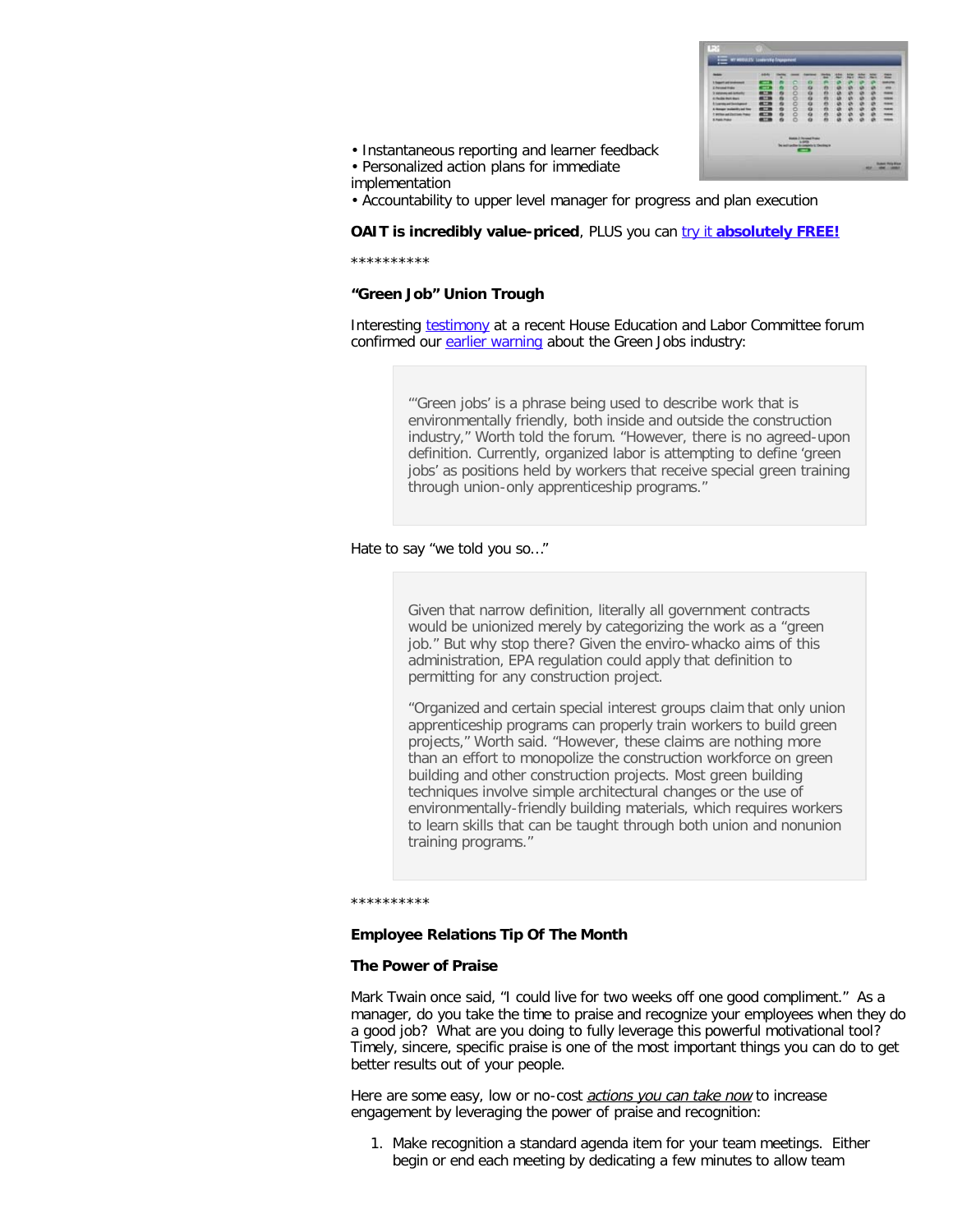members, yourself included, to publicly praise or recognize another person. Ask your boss to attend a meeting during which you thank your employees for their specific contributions.

- 2. Use internal communications such as the company intranet, newsletters, or a "Wall of Fame" to showcase employees who have been recognized for their outstanding achievements or contributions.
- 3. Organize a cross-functional team of employees who are chartered to develop a Peer Recognition Program. Provide them with appropriate boundaries (i.e., monetary limits, etc.) and get out of their way!
- 4. Write personal 'Thank You' notes to employees when they do something that warrants recognition or praise.

To learn more about how to improve the morale and engagement of your employees, check out [LRI's Online Supervisor Training.](http://lrionline.com/online-supervisor-training)

Hat Tip to Eric Vanetti of [VantagePoint Alliance](http://vantagepointalliance.com/about)

\*\*\*\*\*\*\*\*\*\*

### **The Sound of Silence**

Heard of [Bernie Madoff?](http://en.wikipedia.org/wiki/Bernard_Madoff) Of course you have. Got caught running a huge Ponzi scheme.



How about Melissa King? Who? You know, the famous business administrator for New York Local 147 of the Laborers International Union of North American. Famous for what, you ask? Apparently not satisfied with a salary of over half-million a year (that's dollars – not pesos), she [embezzled around \\$42 million.](http://bigjournalism.com/brjohnson/2010/01/17/most-of-msm-yawns-rolls-over-as-largest-union-theft-in-history-goes-largely-unreported/)

You heard that right. Well, at least you finally heard it. Pretty telling when what's being called the largest union embezzlement in history goes virtually unreported in the media.

\*\*\*\*\*\*\*\*\*\*

### **Labor Reformers Booted**

At 11,000 or so members, Teamsters Local 743 in Chicago is one of the largest in the country. Fed up with Chicago-style internal politics, and after two elections were stolen by [corrupt, now imprisoned local leaders,](http://www.inthesetimes.com/working/entry/5414/teamsters_union_council_ousts_reform_movement_leader_from_chicago_local_pre/) the membership was finally able to elect a slate of reform-minded officers in 2007.

It was only a matter of time until some grounds, no matter how illegitimate, were found to "suspend" the reform-platform president, Richard Berg, and his secretarytreasurer, Gina Alvarez.



**Richard Berg**

What [precipitated the action](http://www.fightbacknews.org/2010/1/11/teamster-reformers-ousted-power-grab)?

Not everyone was happy with Local 743's new direction, including some of the newly-elected officers. They agreed to run with Berg on a reform platform that included reducing the salaries of overpaid union officials. But they demanded higher salaries once they were in office. When members complained that some union representatives weren't doing their job, Berg investigated the complaints, took the cases to the union's Executive Board, and those union representatives were terminated.

Unhappy at the financial reforms and the demands for accountability of union staff some Local 743 officers teamed up with Berg's opponents in the Teamster hierarchy. They filed internal union charges falsely claiming that Berg had failed to present the terminations and other union matters to the Executive Board. Not a single one of the charges alleges that Berg or any other Local 743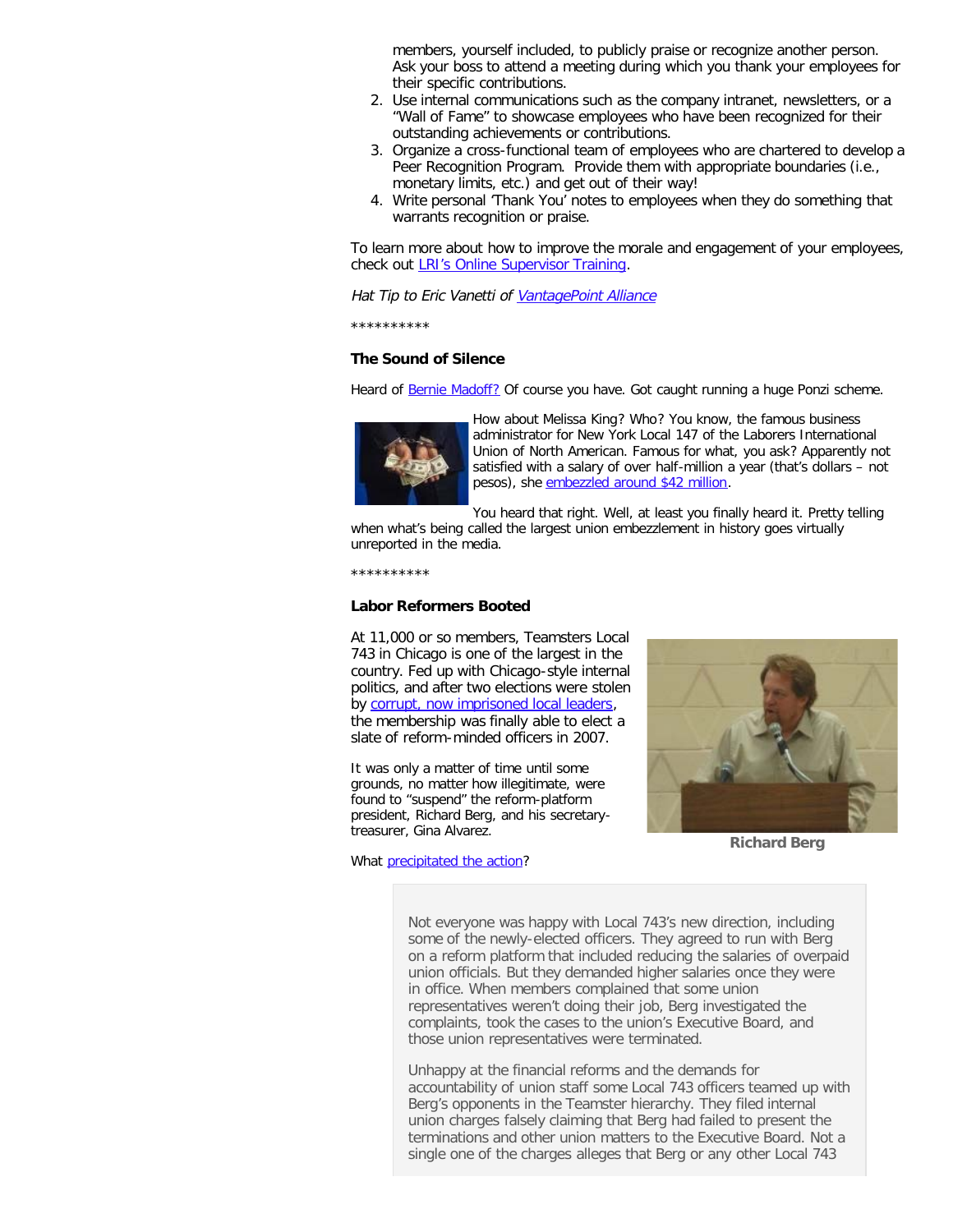reformer took a penny for personal gain.

Berg is going through the internal appeal process, but our bet is that he will be forced to head to federal court.

\*\*\*\*\*\*\*\*\*\*

### **SCORE BOARD**

Who are the winners (and losers) of the labor movement? Don't guess, just check the LRI Scoreboard

[View this month's scoreboard \(archives also located here\).](http://www.lrionline.com/current-scoreboard/)

[Download a PDF of this month's scoreboard.](http://www.lrionline.com/wp-content/uploads/INK_Scoreboard_Jan_10.pdf)

\*\*\*\*\*\*\*\*\*\*

#### **New Union Argument To Entice Potential Members**

For Big Labor, health care is not about health care. Health care is about finding new ways to drive people into union membership. We've [highlighted already](http://lrionline.com/health-care-reform-rainmaker-seiu) the direct means of categorizing more health care employees as government employees, which makes them easier to organize. The latest closed-door deal-making aimed at securing Big Labor's vote for the current version of the bill provides another, albeit more indirect, means: exemption from the "Cadillac tax" on more expensive employee health plans.

This 40% tax on certain plans was designed to help pay for the bill. The compromise is a series of exemptions which, if political operators are shrewd enough, will become permanent. According to the [Wall Street Journal](http://online.wsj.com/article/SB10001424052748703657604575004992410621692.html?mod=WSJ_Opinion_AboveLEFTTop), this means "the 87% of Americans who don't belong to a union will now foot the bill for a \$60 billion giveaway to those who do."

"What, you don't belong to a union, so your benefits are or may be subject to this tax? Wow - maybe you should join a union!" That will be the new weapon in the union organizer's arsenal.

The tax exemption is not the only give-away to unions. [Others include:](http://www.nypost.com/p/news/opinion/opedcolumnists/no_taxes_please_we_re_democrats_uUjHMALRMQBL4P6CHkBKhN)

- Companies with fewer than 50 workers would not be required to provide their employees and their families with a government-approved insurance plan. However, for the heavily unionized building trades, that threshold was lowered to just five employees.
- Most employers will have five years to bring the insurance they offer into compliance with government specifications, including a minimum package of benefits. Not only will employers pay more for insurance, but workers could find their contribution going up as well. But once again, if the insurance is part of a union-negotiated contract, employers will not have to make any changes until after the contract expires.
- Beginning in 2017, all union workers would be permitted to buy coverage through the government-regulated exchanges, where insurance is expected to be less expensive. The original House and Senate bills limited access to the exchanges to small businesses, individuals and the uninsured, out of concern that a wider buy-in would undermine the system of employer-provided health care for the vast majority of Americans.

Heath care as an organizing tool. Who'd have thought?

\*\*\*\*\*\*\*\*\*\*

#### **FREE! Union Organizing Defense Review & Vulnerability Audit**

This has quickly become one of our most popular programs, in light of upcoming labor law changes. It is more important than ever to assess both the internal and external factors that contribute to your company's vulnerability to union penetration, and formulate action plans to shore up any uncovered

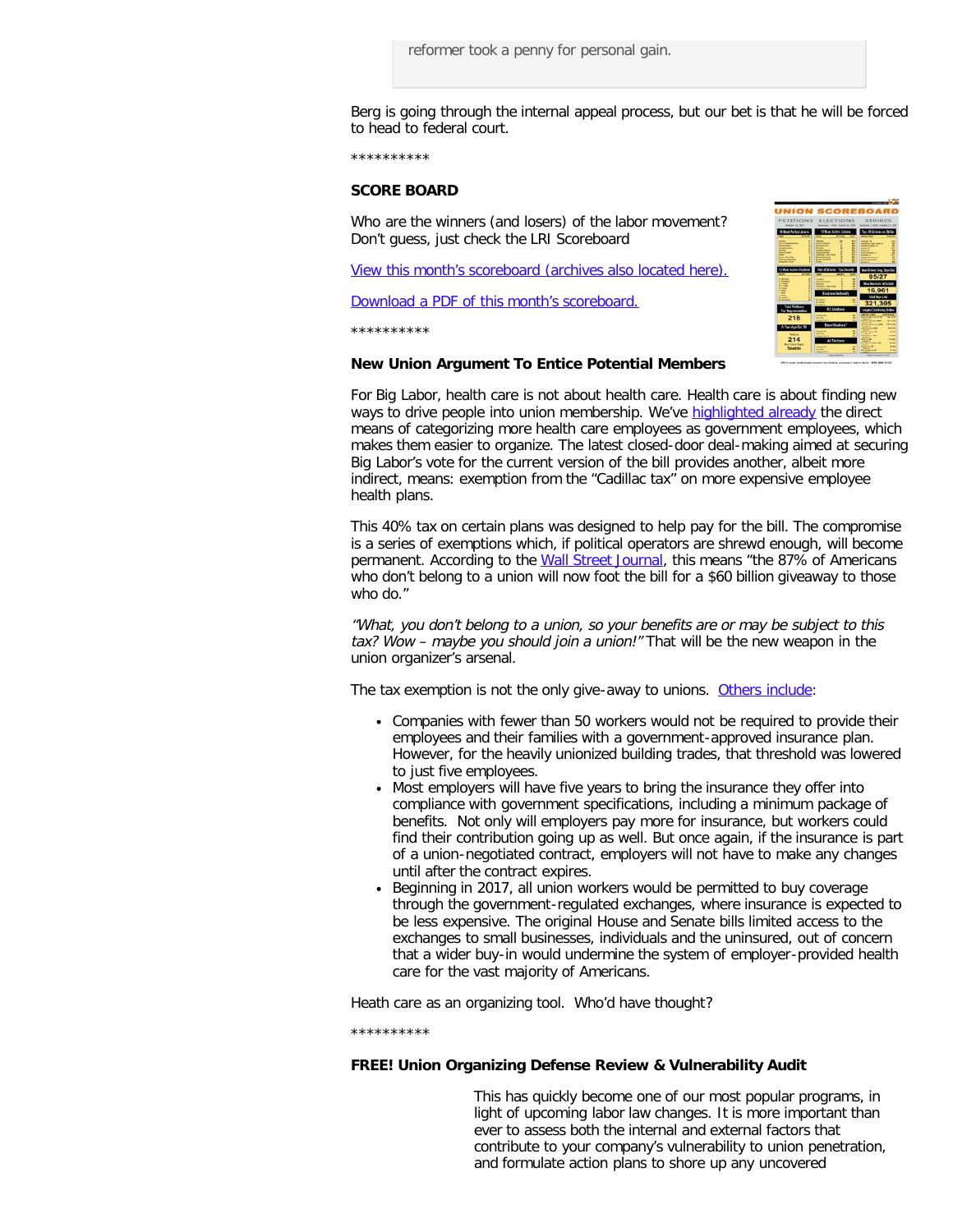

weaknesses.

• What are the **most likely labor law changes**, and how will they impact my vulnerabilities?

• What are the **six strategies** I can implement to strengthen my defense against union encroachment?

• When do I talk to my employees about unions? **What do I say about unions?**

**CLICK** [HERE](http://lrionline.com/employee-free-choice-act/efca-strategy-review/) to schedule your free 30-minute consultation with Phil Wilson, LRI's President and General Counsel.

\*\*\*\*\*\*\*\*\*\*

### **Union Corruption Top Ten of the 2009**

For our corruption highlight in this issue, we'll share the National Legal and Policy Center's list of the ten most egregious union corruption stories of last year.

10. Reports conclude EFCA is gift to unions.

- 9. New York City contractor, consultant sentenced for scams.
- 8. Equity fund CEO in Chicago indicted in pension scams.
- 7. SEIU browbeats California health and home care local.
- 6. Labor Department rescinds Bush-era union transparency rules.
- 5. Studies conclude union pension assets lag behind liabilities.
- 4. Service Employees union becomes an adjunct of the federal government.
- 3. Benefits administrator in siphons off \$42 million from NYC Sandhogs.
- 2. Upstate New York unions lose hundreds of millions to Madoff feeder funds.
- 1. Obama Treasury Department arranges union stake in GM, Chrysler.

Quite a weighty list. Read the article for [additional details, and additional examples](http://www.nlpc.org/stories/2010/01/13/top-ten-union-corruption-stories-year) of unions and union officials at their "best."

\*\*\*\*\*\*\*\*\*\*

**Labor Relations INK** is published semi-monthly and is edited by Labor Relations Institute, Inc. Feel free to pass this newsletter on to anyone you think might enjoy it. New subscribers can sign up by visiting:

<http://lrionline.com/free-stuff/newsletter-signup/>

If you use content from this newsletter please attribute it to Labor Relations Institute and include our website address: [www.LRIonline.com](http://www.lrionline.com/)

Contributing editors for this issue: Phillip Wilson, Greg Kittinger, Shaun Fanning

You are receiving this email because you subscribed to receive our labor relations newsletters and updates. You can manage your email preferences by clicking the link at the bottom of any of our email communications.

**NOTE:** if you are using Internet Explorer v. 6, read the text version, as the html will not load properly in IE6. We recommend upgrading to IE7.

[ShareThis](javascript:void(0))